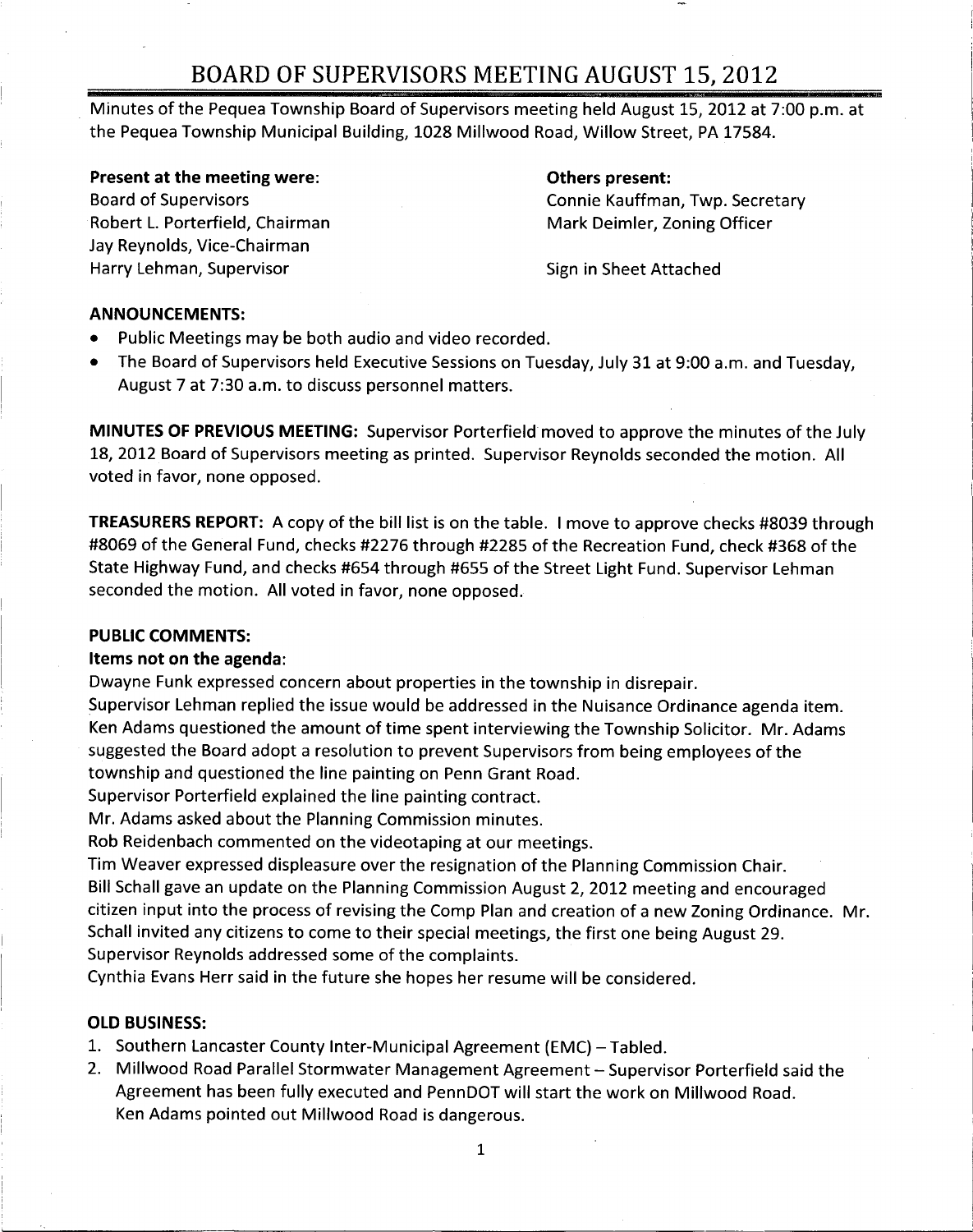# BOARD OF SUPERVISORS MEETING AUGUST 15, 2012

Supervisor Porterfield explained the work PennDOT will be doing to fix the road

- 3. Rewrite Zoning Ordinance Scope of Services Discussion Supervisor Porterfield made a motion to execute the Work Authorization Form authorizing Solanco Engineering to proceed with Phase <sup>I</sup> Planning Document Revisions. Supervisor Reynolds seconded the motion. Supervisor Lehman Planning Document Revisions. Supervisor Reynolds seconded the motion. Supervisor Lehr<br>said the cost is \$1000.00 for Phase I. Supervisor Reynolds said this is a preliminary stage to<br>determine the parameters of what the Comp determine the parameters of what the Comp Plan and Zoning Map will look like. Supervisor Lehman said there will be two 3-hour public meetings to discuss and review this. All voted in favor, none opposed.
- 4. Winter Maintenance PennDOT Agreement & Resolution #364-2012 Supervisor Lehman moved to authorize the signature of Work Maintenance Agreement Resolution #364-2012. Supervisor Reynolds seconded the motion. All voted in favor, none opposed.
- 5 Old Conestoga Road Heritage Byway Presentation by Kip Van Blarcom Tabled until September
- 6. CDL / CMV Driver Recordkeeping Supervisor Lehman moved we add the following to the Personnel Policy under Section 1: SAFETY: "The Township requires all prospective <u>CMV and CDL</u> Drivers to: 1. Complete the Application for CMV/CDL Employment in addition to the non-CMV/CDL Application. 2. Prior to hiring: Sign the Disclosure Statement Regarding Driver License Old Conestoga Road Heritage Byway Presentation by Kip Van Blarcom – Tabled until September<br>CDL / CMV Driver Recordkeeping – Supervisor Lehman moved we add the following to the<br>Personnel Policy under Section 1: SAFETY: "The Secretary will complete the Employee Initial Review of Driving Record which indicates whether the prospective driver is qualified or disqualified. The Township requires all employees to consider safety as the highest priority in any task they perform. As a minimum, all employees are required to abide by the following rules regardless of job CDL and CMV Drivers are required (Federal Regulation 49 CFR 383.31) to notify their employer of any conviction for violating a motor vehicle law (except parking) in any type of motor vehicle. Notification must be made<br>within 30 days of that conviction by using the CDL Driver's Conviction Form. Disclosure Statement required to abide by the following rules regardless of job: CDL and CMV Drivers are required<br>(Federal Regulation 49 CFR 383.31) to notify their employer of any conviction for violating a<br>motor vehicle law (except parking) the year." Supervisor Reynolds seconded the motion. All voted in favor, none opposed.

#### NEW BUSINESS

- 1. Road Repairs Seal Coat Baumgardner Road Supervisor Porterfield said we received three separate proposals for each of the three separate projects. Supervisor Porterfield moved to **V BUSINESS:**<br>Road Repairs Seal Coat Baumgardner Road – Supervisor Porterfield said we received three<br>separate proposals for each of the three separate projects. Supervisor Porterfield moved to<br>award those projects to Long separate proposals for each of the three separate projects. Supervisor Porterfield moved to<br>award those projects to Long's Asphalt, first project being W. Boehm's/Baumgardner intersect<br>for a cost of \$17,100.00, the second Road Repairs Seal Coat Baumgardner Road – Supervisor Porterfield said we received three<br>separate proposals for each of the three separate projects. Supervisor Porterfield moved to<br>award those projects to Long's Asphalt, fi separate proposals for each of the three separate projects. Supervisor Porterfield moved to award those projects to Long's Asphalt, first project being W. Boehm's/Baumgardner intersection of a cost of \$17,100.00, the secon Supervisor Porterfield said the seal coat part of the project will be put off because it is too late in the year, but it can be completed next year.
- 2. Oak Hill Partners (Penn Grant Commons) set date for hearing Supervisor Porterfield moved to set the date for the Oak Hill Partners (Penn Grant Commons) hearing to September 18, 2012 at 7:00 p.m. at the Pequea Township Municipal Building. Supervisor Lehman seconded the motion. Zoning Officer Mark Deimler explained the Conditional Use is for Phase 4 of the Project to redesign the southernmost phase of the project allowing for commercial use within that phase All voted in favor, none opposed.
- 3. Accept the resignation of Robert Reidenbach from Planning Commission Supervisor Porterfield moved to accept the resignation of Robert Reidenbach from the Pequea Township Planning Commission. Supervisor Reynolds seconded the motion. All voted in favor, none opposed.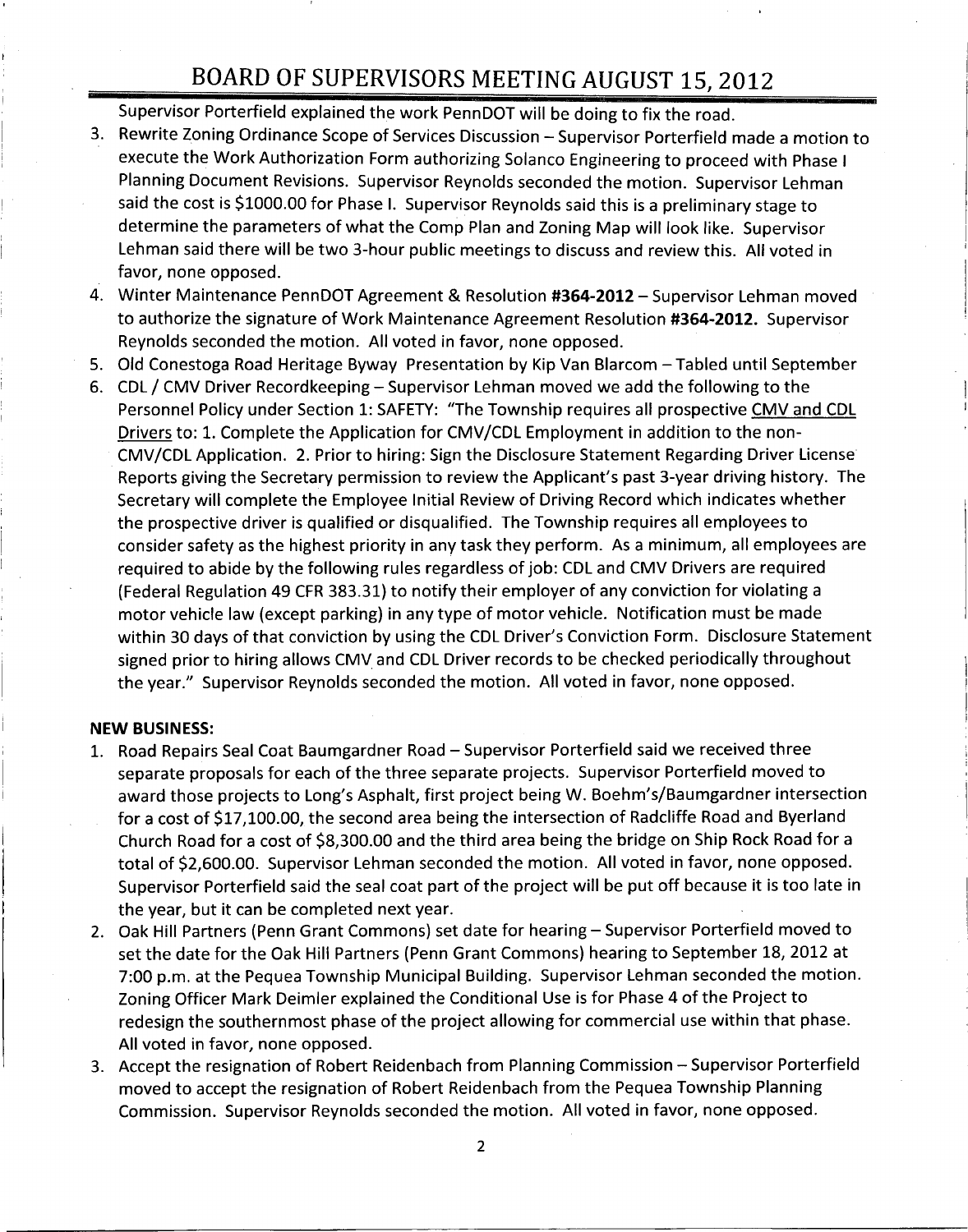## BOARD OF SUPERVISORS MEETING AUGUST 15 2012

- 4 Appointment of new member to Pequea Township Planning Commission to fill the unexpired term of Robert Reidenbach until January 2013 - Supervisor Lehman moved to appoint Carmen D. Swinehart to the Planning Commission for the term ending January 2013. Supervisor Porterfield seconded the motion. All voted in favor, none opposed.
- 5. Amos King Apartments Supervisor Lehman moved to authorize Robert Porterfield, Chairman to sign the Amos King Apartments Final Subdivision and Lot Add-On Plans. Supervisor Reynolds seconded the motion. All voted in favor, none opposed. seconded the motion. All voted in favor, none opposed.<br>A brief recess was taken at 7:32 p.m. while the plans were signed.<br>The requier meating reconvened at 7:26 p.m. A brief recess was taken at 7:32 p.m. while the<br>The regular meeting reconvened at 7:36 p.m.<br>Treffic Signal LED Petrefit Quate - Sunamics:
- 6. Traffic Signal LED Retrofit Quote Supervisor Porterfield explained it would be a savings to the township to change the traffic lights to LED lights. Supervisor Porterfield said the amount to A brief recess was taken at 7:32 p.m. while the plans were signed.<br>The regular meeting reconvened at 7:36 p.m.<br>Traffic Signal LED Retrofit Quote – Supervisor Porterfield explained it would be a savings to t<br>township to cha Supervisor Lehman asked for this item to be put in the budget file for the Treasurer Traffic Signal LED Retrofit Quote – Supervisor Porterfield explained it would be a saving<br>Traffic Signal LED Retrofit Quote – Supervisor Porterfield explained it would be a saving<br>township to change the traffic lights to L
- 7. Accept the resignation of Robert Porterfield as Roadmaster Supervisor Reynolds stated that we<br>received written notice July 31, 2012 of Robert Porterfield's resignation as Roadmaster. Supervisor Reynolds moved that we accept the resignation of Robert Porterfield as Roadmaster Supervisor Lehman seconded the motion. All voted in favor, none opposed.
- 8. Appoint New Roadmaster Supervisor Reynolds made a motion to appoint Jeremy Chester as our Roadmaster. Supervisor Lehman seconded the motion. All voted in favor, none opposed. Supervisor Lehman moved starting wage for Roadmaster Chester be \$20.00 per hour and after a six month successful review the wage be increased to \$22.00 per hour. (The intention of this motion was to be effective immediately which would begin August 16, 2012). Supervisor Reynolds seconded the motion. All voted in favor, none opposed.
- 9. Nuisance Ordinance Supervisor Lehman and Mr. Deimler explained the template for a Nuisance Ordinance Supervisor Lehman moved we instruct our Solicitor to prepare <sup>a</sup> Nuisance Ordinance with the use of a template provided by our Zoning Officer. Supervisor Reynolds seconded the motion. All voted in favor, none opposed.

## ADDENDUM

1. Traffic Signal Maintenance Contract – Supervisor Lehman moved to enter into a two-year traffic signal agreement with Republic ITS beginning August 18 2012 superseding the prior approved motion of July 18, 2012. Supervisor Reynolds seconded the motion. All voted in favor, none opposed

Road Crew  $-$  Report on file.

**Zoning/Code Officer**  $-$  Report on file.

Southern Regional Police Department -July Monthly Report is on the table. Officer Carter gave the report

Southern Regional Police Commission  $-$  July Meeting Minutes are on the table.

Southern Lancaster County Inter-Municipal Council - Supervisor Reynolds

Emergency Management Coordinator

PEQUEA TOWNSHIP ZONING HEARING BOARD: - Meeting held August 7.

ADVISORY BOARD REPORTS

**Pequea Township Planning Commission - Meeting held August 3.** 

3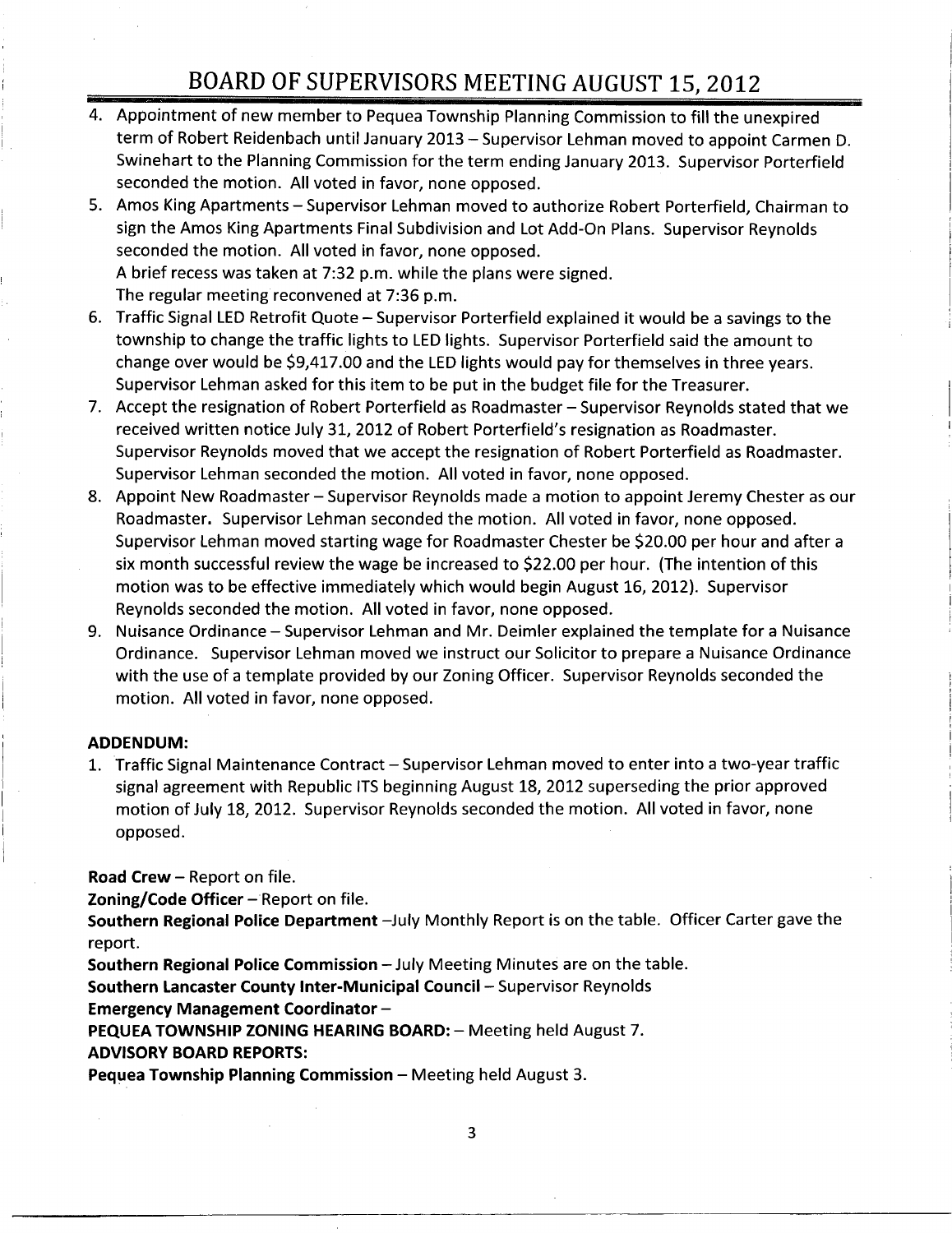# BOARD OF SUPERVISORS MEETING AUGUST 15, 2012

Pequea Township Park & Recreation Board - Meeting held August 8, 2012. Minutes are on the table

## PUBLIC HEARING - PROPOSAL TO INCLUDE THE FARM LOCATED AT 1029 Millwood Road, Willow Street, PA in the PEQUEA TOWNSHIP AGRICULTURAL SECURITY AREA

Announcement: This special hearing has been advertised and posted in accordance with the requirements of the Sunshine Act and the Second Class Township Code. Property has been posted in accordance with Section 609(b)(1) of the Pennsylvania Municipal Planning Code. accordance with Section 609 b10 of the Pennsylvania Municipal Planning Code.<br> **Announcement:** This special hearing has been advertised and posted in accorda<br>
requirements of the Sunshine Act and the Second Class Township C

Background: Landowners Jeffrey and Sue Ann Frey submitted a petition on May 9, 2012 and receipt of the petition was acknowledged on May 16, 2012 at the Board of Supervisors meeting. The Ag accordance with Section 609(b)(1) of the Pennsylvania Municipal Planning Code.<br>**Background:** Landowners Jeffrey and Sue Ann Frey submitted a petition on May 9, 2012 and receipt<br>of the petition was acknowledged on May 16, 2 June 20, 2012 Board of Supervisors approved the "fast track" process and Supervisor Jay Reynolds was appointed to serve as Chairman of the Ag Security Committee. Notice was published in the Lancaster Newspapers on June 23 2012 to begin the process Notices were also posted at several locations throughout the township. For fifteen (15) days, the public was free to submit proposed modifications to the petition. None were received.

The Pequea Township Ag Security Committee met and reviewed the petition on July 19, 2012 and the Pequea Township Planning Commission met and reviewed the petition on August 2, 2012. Reviews showed recommendations were given to the Board for adoption. Advertisement of the public hearing was in the Lancaster Newspapers on July 21, 2012. Notice was also posted and given to the landowner / applicant on July 19, 2012.

## NEW BUSINESS

1. ASA Proposal (Petition) for the Farm Located at 1029 Millwood Road, Willow Street, PA. -Supervisor Reynolds moved to adopt the ASA proposal for the Jeffrey R. and Sue Ann Wertz Frey 83121 acre farm located at <sup>1029</sup> Millwood Road into the Pequea Township Agricultural Security Area. Supervisor Lehman seconded the motion. All voted in favor, none opposed.

CLOSED HEARING at 8:08 p.m.

Supervisor Porterfield read <sup>a</sup> letter addressed to the Board stating that he is resigning from his position as Supervisor effective no later than November 21, 2012.

Supervisor Reynolds moved to accept the resignation of Robert Porterfield in accordance with the terms he spelled out in his letter of resignation dated August 15, 2012. Supervisor Porterfield seconded the motion. All voted in favor, none opposed.

An Executive Session will be held with Matt Crème to explain the process.

Supervisor Lehman said the Board will be having a personnel meeting August 20, 2012 at 7:30 a.m. about the position of Road Worker

MEETING ADJOURNED at 8:12 p.m.

Respectfully submitted, Censis K Connie Kauffman, Township Secretary

4